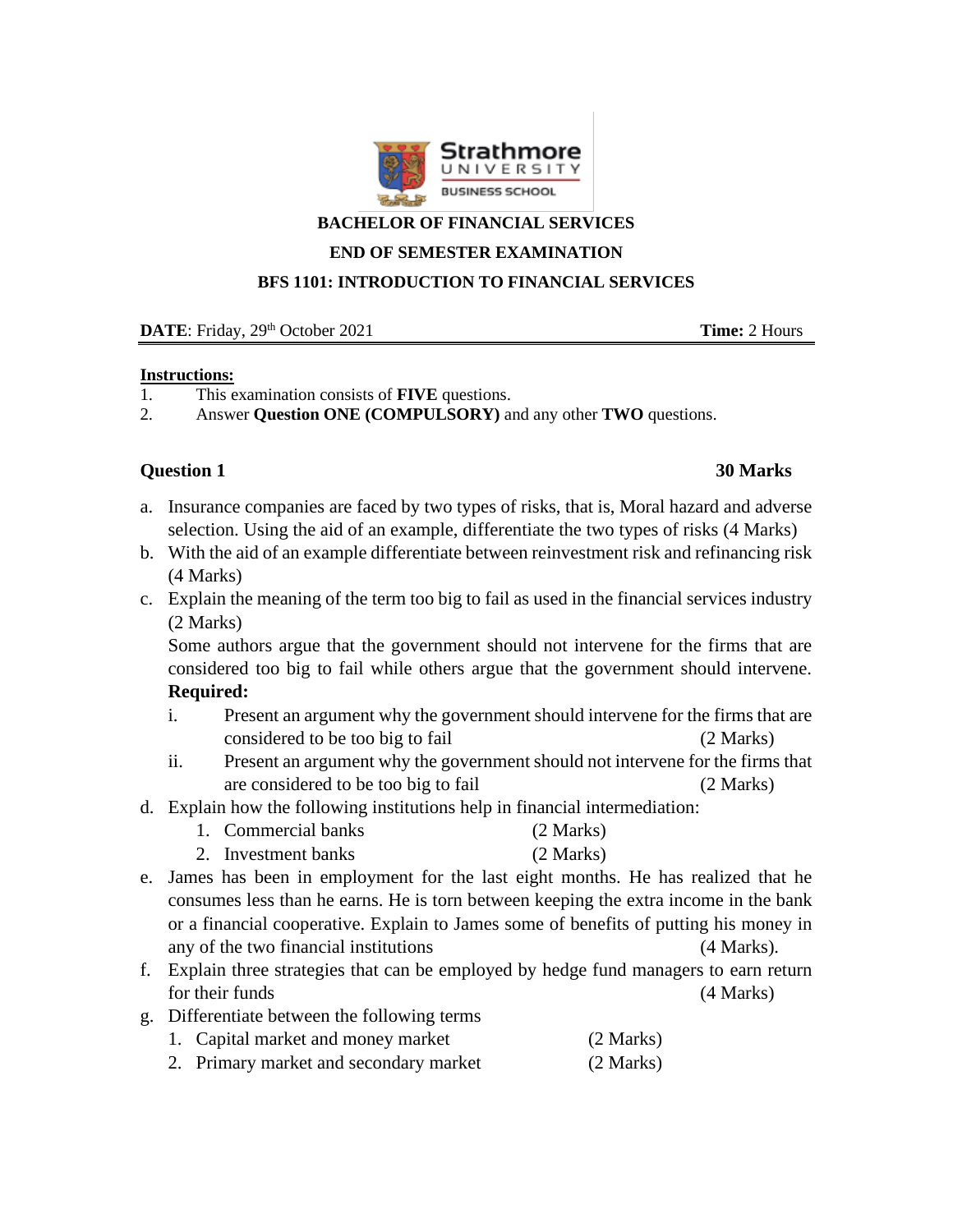## **Question 2 20 Marks**

- a. Mr. Daudi has witnessed the suffering that the children of his late friend are experiencing after his death. He therefore wants to take an insurance policy that will safeguard the interest of his own family in the unfortunate case that he dies. Explain to Mr. Daudi any three types of insurance policy that he can take to safeguard the interest of his family (6 Marks)
- b. Explain the following terms as used in a balance sheet of an insurance company:

| 1.                                                                                    | Policy reserves                                         | (2 Marks) |  |
|---------------------------------------------------------------------------------------|---------------------------------------------------------|-----------|--|
| ii.                                                                                   | Capital reserves                                        | (2 Marks) |  |
| c. What is a black swan in relation to the insurance company? Further explain whether |                                                         |           |  |
|                                                                                       | it is possible to insure against black swan             | (2 Marks) |  |
|                                                                                       | d. Explain two types of home insurance                  | (4 Marks) |  |
|                                                                                       | e. Discuss two challenges facing the insurance industry | (4 Marks) |  |

**Question 3 20 Marks**

- a. The government of any country has the responsibility of balancing the level of inflation and the level of unemployment in the country. Explain two measures that the central bank of country can use through commercial banks to influence level inflation and unemployment in a country (6 Marks)
- b. Uzuri Bank is a commercial bank in Kenya. It has deposits from its customers amounting to Sh. 30 billion. It has given out Sh. 25 billion as loans to its customers. Out of the Sh. 25 billion that it has lend, Sh. 5 billion is to a client in Uganda. The loan to the Ugandan customer was dispersed in Ugandan Shillings. Analyze and give a detailed explanation of three types of risks that the bank is exposed to

(6 Marks)

c. Ms. Cheruto has recently won amount of Sh. 2,000,000 after finishing as runners up in a marathon race held in Germany. She currently does not want to use the money rather she wants to invest the money in the short-term. She can therefore put the money in bank deposit account or in short-term money market fund. **Required:**

Explain to Ms. Cheruto the difference between the two types of investment and the risk exposure for the two types of investment (2 Marks)

- d. Mr. Kimani imports electronics products from China which he then sells to his customers on credit basis. The credit period varies from 30 days to 90 days. This poses cash flow challenges to his business as he sometimes does not have cash to pay for the imports. Explain to Mr. Kimani two services that are offered by the bank that he can take advantage of and how they can help him (4 Marks)
- e. Explain two ways that financial cooperatives make money (2 Marks)

## **Question 4 20 Marks**

a. Funguo ltd is a Kenyan company that wants to expand its operations. It plans to do this by acquiring a new manufacturing facility. The company intends to raise the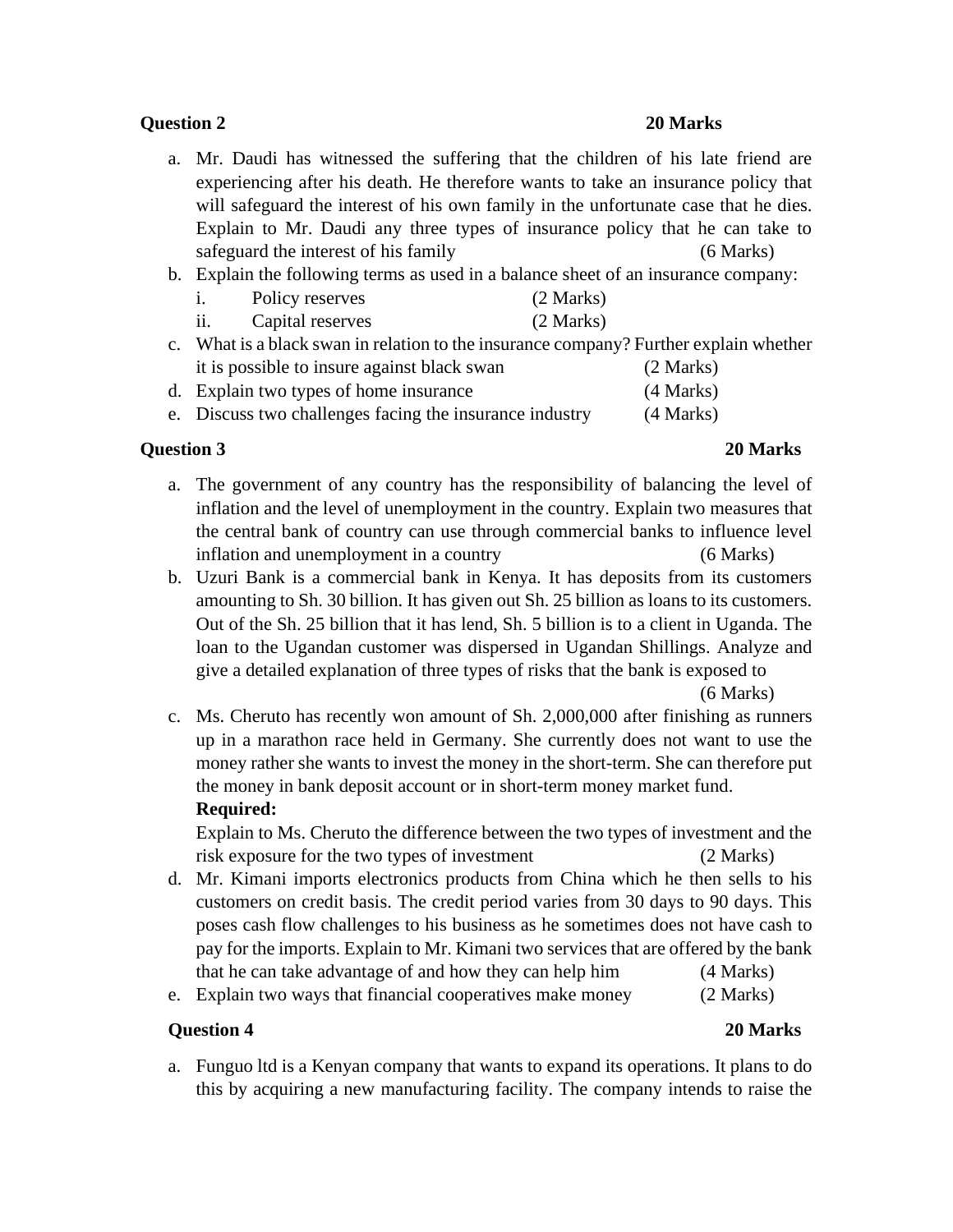funds required for the manufacturing facility by issuing shares. The company has therefore approached an investment banker to help it raise the funds. The investment banker has agreed to underwrite the issue on a **best of effort** basis. The investment banker can sell 40 million shares for Sh. 45 per share and charges the company Sh. 2 per share sold.

## **Required:**

- i. How much money does the company receive? (2 Marks)
- ii. What is the profit to the investment banker? (1 Mark)
- iii. If the investment banker can sell the shares for only Sh. 43 per share, how much money does the company receive? (2 Marks)
- iv. What is the profit of the investment banker? (1 Mark)

Assume that instead the investment banker has agreed to underwrite the issue on a commitment basis. The investment bank pays the company Sh. 47 per share for 50 million shares. The investment banker then sells the shares to the public for Sh. 44 per share. You are required to answer the following questions:

| i.                                                                       | How much does the company receive? What is the price of the share? (2 Marks)   |           |  |  |
|--------------------------------------------------------------------------|--------------------------------------------------------------------------------|-----------|--|--|
| ii.                                                                      | What is the profit/loss to the investment banker?                              | (1 Mark)  |  |  |
| iii.                                                                     | If the investment bank can sell the shares for Sh. 50, how much money does the |           |  |  |
|                                                                          | company receive?                                                               | (2 Marks) |  |  |
| iii b. What is the profit of the investment banker?<br>(1 Mark)          |                                                                                |           |  |  |
| b. Differentiate between the following terms with the use of an example: |                                                                                |           |  |  |
| Ĺ.                                                                       | Taking a long position and taking a short position                             | (4 Marks) |  |  |
|                                                                          | ii. Bearish market and bullish market                                          | (4 Marks) |  |  |

# **Ouestion 5** 20 Marks

a. Jim wants to buy shares of an open-end mutual fund. The mutual fund currently has 400,000 shares outstanding. The mutual fund has invested in the following shares, 90,000 shares of Britam whose current market price is Sh. 8 per share; 70,000 shares of NCBA whose market price Sh. 27 and 20,000 shares of Orchards whose market price is Sh. 240.

# **Required:**

- i. Calculate the price that the investor will pay to acquire one share of the mutual fund. (3 marks)
- ii. If Jim wants to buy 1000 shares of the mutual fund, how much will pay? (2 Marks)
- iii. If the additional money paid in part (ii) is used to acquire shares of NCBA, calculate the additional number of NCBA shares that would be acquired. (1 Mark)
- iv. Using the information in part (iii), calculate the Net Asset Value (NAV) after the investor acquires the shares of the mutual fund (3 Marks)